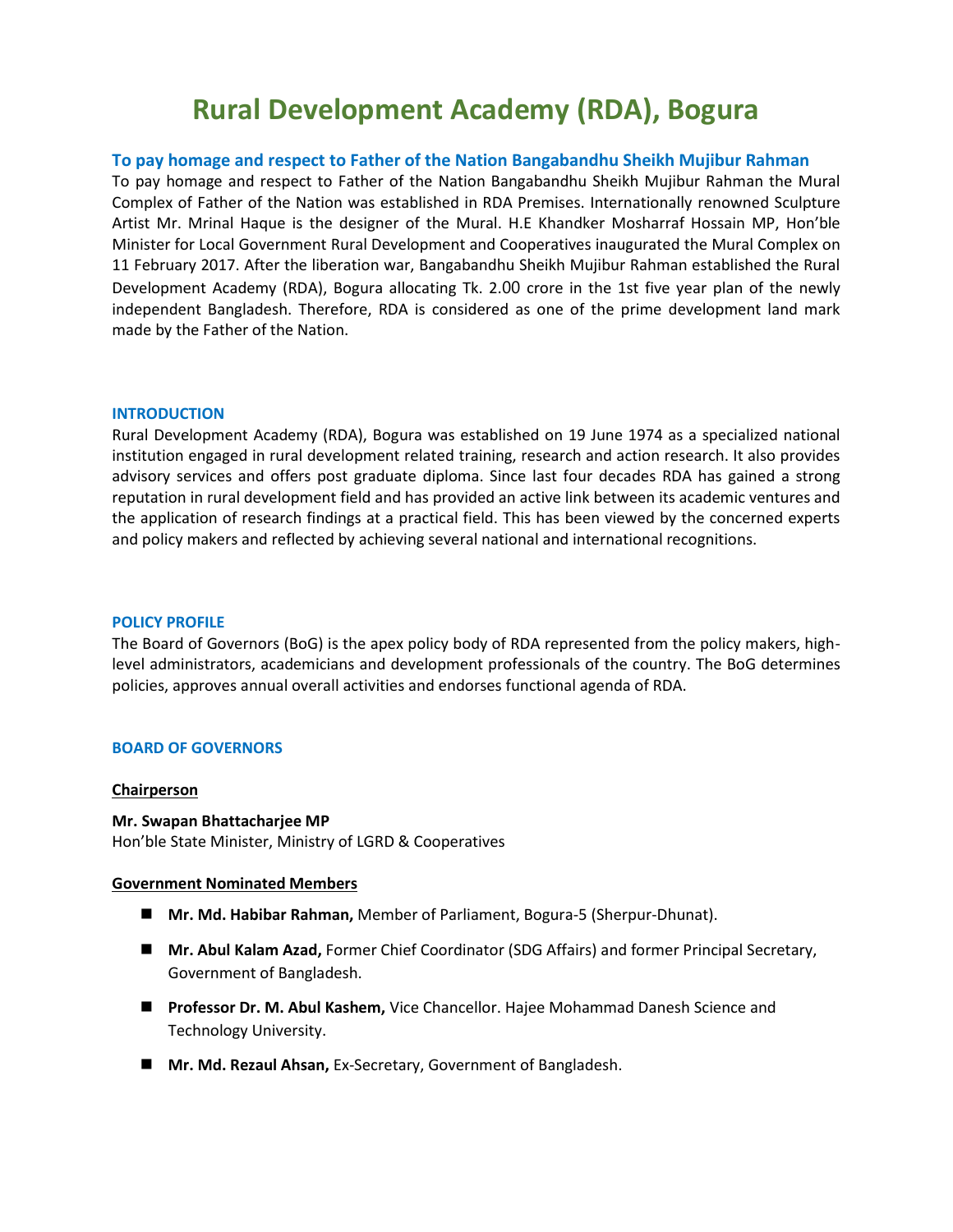#### **Members**

Sr. Secretary, Ministry of Public Administration Sr. Secretary, Ministry of Finance Secretary, Ministry of Agriculture Secretary, Ministry of Local Government Secretary, RDCD, Ministry of LGRD & C Member, Planning Commission Rector, BPATC Director General, BRDB Director General, BARD Commissioner, Rajshahi Division Registrar & DG, Department of Co-operatives Director, IBS, Rajshahi University Vice Chancellor, BAU, Mymensingh Director General, NILG

# **Member Secretary Mr. Khalil Ahmed** (Additional Secretary)

Director General, RDA, Bogura.

# **MINISTRY**

Rural Development & Cooperative Division, Ministry of LGRD & Cooperatives

# **ORGANOGRAM OF RDA**



#### **VISION**

RDA has an established track record as a leading institute for training, research, action research, and field implementation. In course of its past operations, RDA has attained more technical and social skills and expertise in rural development experiments. In this context, RDA wants to pursue the process of further operations to

become a Centre of Excellence for Rural Development.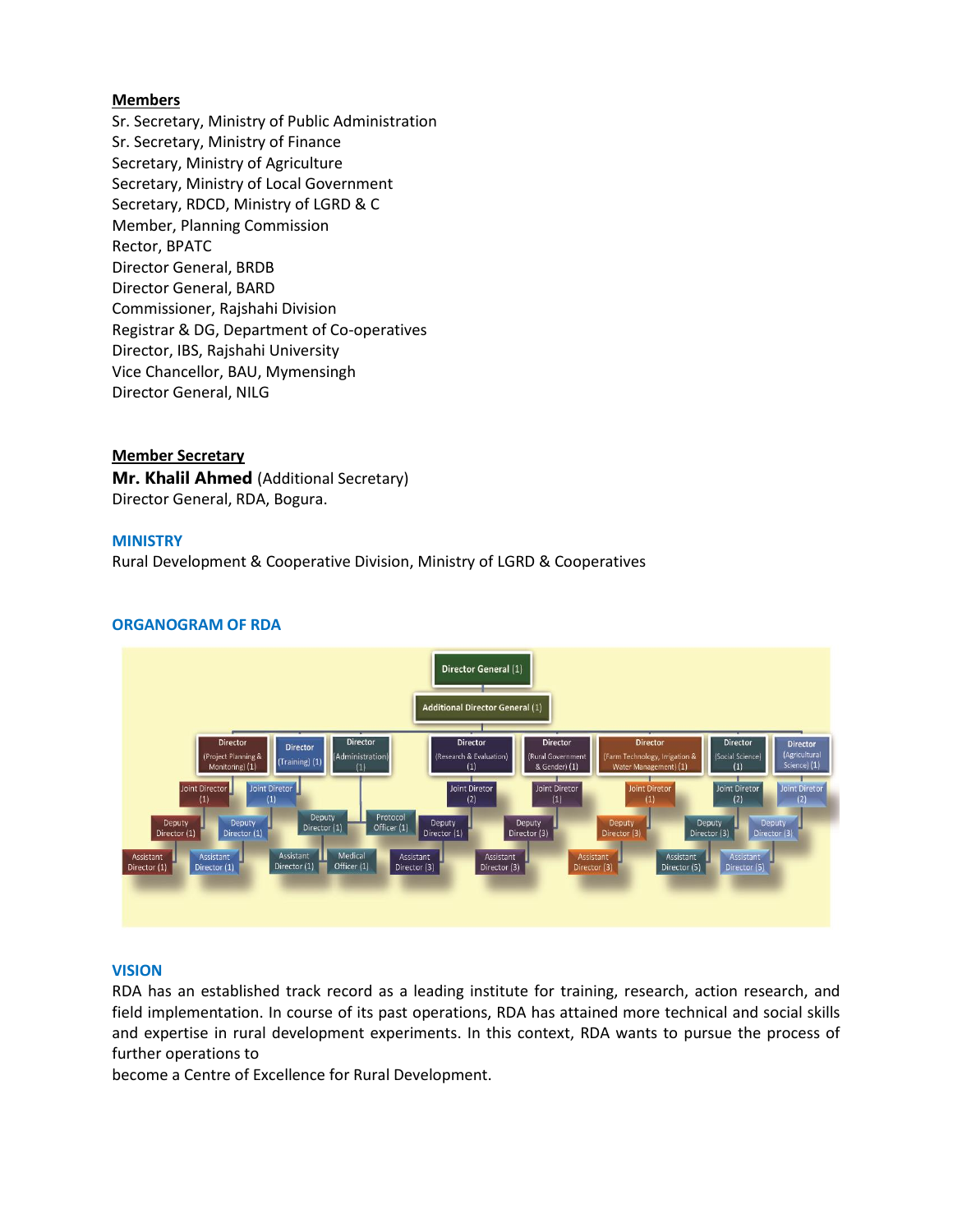#### **MISSION**

RDA is engaged to deliver sustainable rural development through innovation and practices. The academy contributes to:

develop and disseminate models, technologies and approaches to address the rural development challenges;

enhance capacity of rural development experts, practitioners, and change agents;

promote climate change resilient development;

reduce poverty; and

promote gender parity and women's empowerment.

# **VALUES**

Since 1974 RDA has grown in terms of both volume of operations and quality of overall performance backed by certain values upheld by its faculty and staff. These values are:

- Accountability: Accountability to stakeholders is currently exercised mostly through the Board of Governors, Annual Planning Conference and regular faculty council meetings.
- Innovativeness: RDA has a track record for innovation in the field of rural development.
- Team spirit: Team spirit of RDA is evident through its team work and participation on technology development, informal sharing and support on and off the job.

# **RDA CENTRES**

RDA has established seven research centres having approval of the Board of Governors of RDA. The main purpose of these Centre is to sustain the previous development initiatives and create opportunities for wider dissemination of green technologies/models developed by RDA.

- 1. Centre for Irrigation and Water Management (CIWM)
- 2. Chars Development Research Centre (CDRC)
- 3. Seed and Biotechnology Centre (SBC)
- 4. Cattle Research and Development Centre (CRDC)
- 5. Renewable Energy Research Centre (RERC)
- 6. Community Development Centre (CDC)
- 7. Palli Pathshala Research Centre (PPRC)

# **STRATEGIC DIRECTION**

Despite its reputation for green innovations and project implementation, many RDA developed models and innovations have already been extended in wider community. To achieve it's vision RDA has six strategic goals.

#### **Goal-1**

Sustainable Rural Development

Emphasis is given such aspects as: community participation for innovation and sustainable development; public-private partnership approach; eco-friendliness and importance of ICT for rural development.

# **Goal-2**

#### Leadership and Change Agents

Address the need for new leadership and change agents catering to contemporary and projected needs in rural development programme.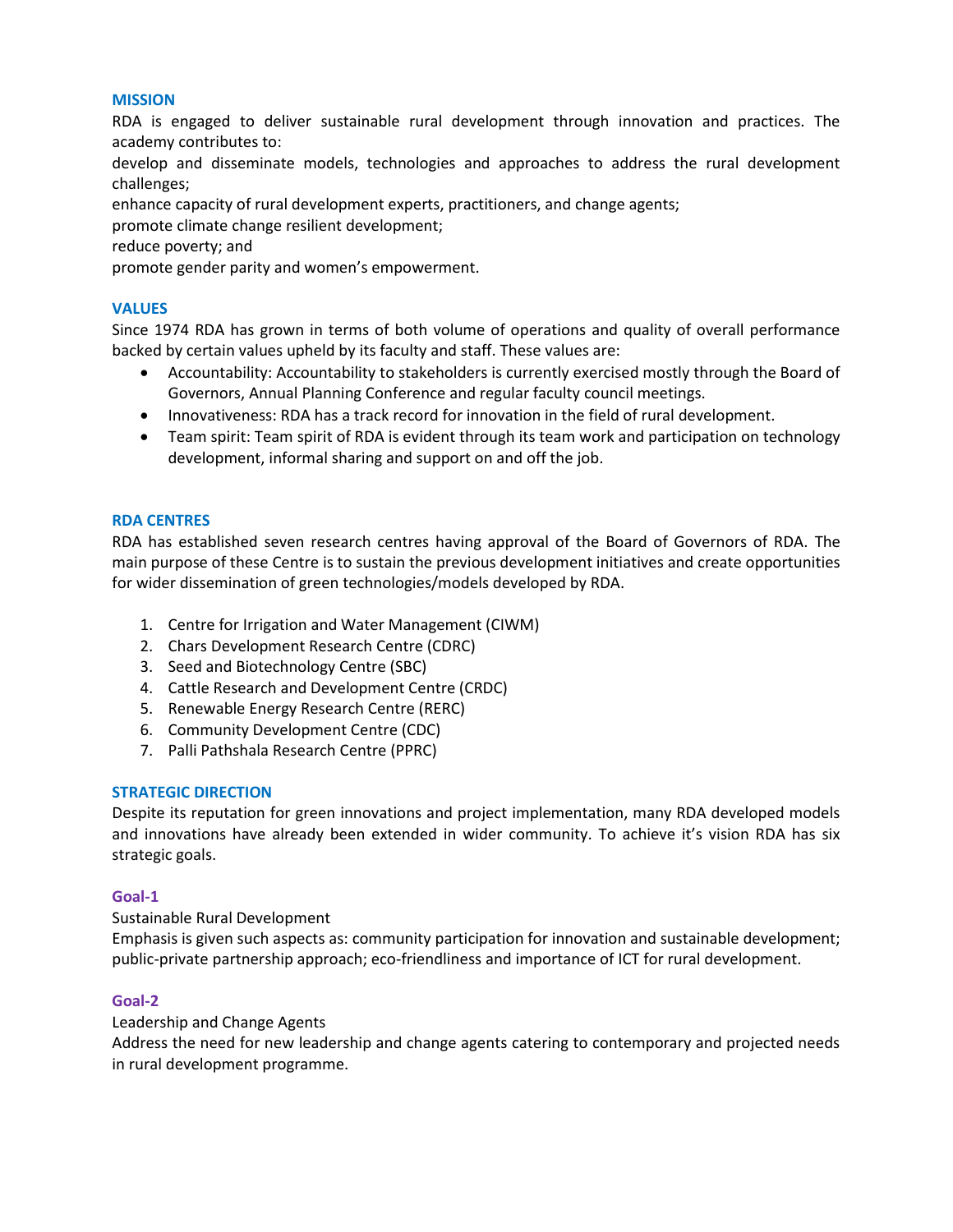# **Goal-3**

#### Climate Resilience

RDA conducts research on, among other issues, how climate change influences various rural development initiatives and suggest ways to adapt the climate change challenges.

# **Goal-4**

#### Alleviation of Rural Poverty

RDA already achieved noticeable success through development of innovative ideas. These development models disseminated by government and non-governmental organizations. In these line different Centres has been established to enhance these activities despite the core programme of RDA.

# **Goal-5**

# Women's Empowerment

RDA takes measures, within its mandated activities for enhancing participation of women in the areas of training, research and action research towards mainstreaming gender in all areas of development.

# **Goal-6**

# **Transformation**

To transform to vibrant and more dynamic autonomous institution RDA will continue its efforts.

# **MANDATED FUNCTIONS**

# **Training**

RDA facilitates, organizes and provides training for rural development. RDA provides training in the field of rural development from farmer's level to high officials.

#### **Training Category:**

- Skill development training
- Management training
- Foundation training
- Internship
- RDA technology extension
- International training
- Seminar/ Workshop

#### **Research**

Research is one of the major mandated functions of RDA. It conducts research focused on rural problems and find out solutions for wellbeing of rural people. The findings of these researches are extensively used mainly as training materials and formulation of action research projects. The specific purpose of research undertaken by the academy have strategic implication in policy formulation of the government for agriculture rural development.

#### **Action Research**

Action research is one of the major mandated functions of RDA. The academy conducts action research to evolve replicable rural development models Since its inception, the academy has conducted a good number of action research covering a wide range of areas related to agriculture and rural development.

#### **Advisory Services**

RDA Provides advisory services in formulation, implementation and evaluation of rural development policies and programmes. RDA also provides technical assistance in project implementation.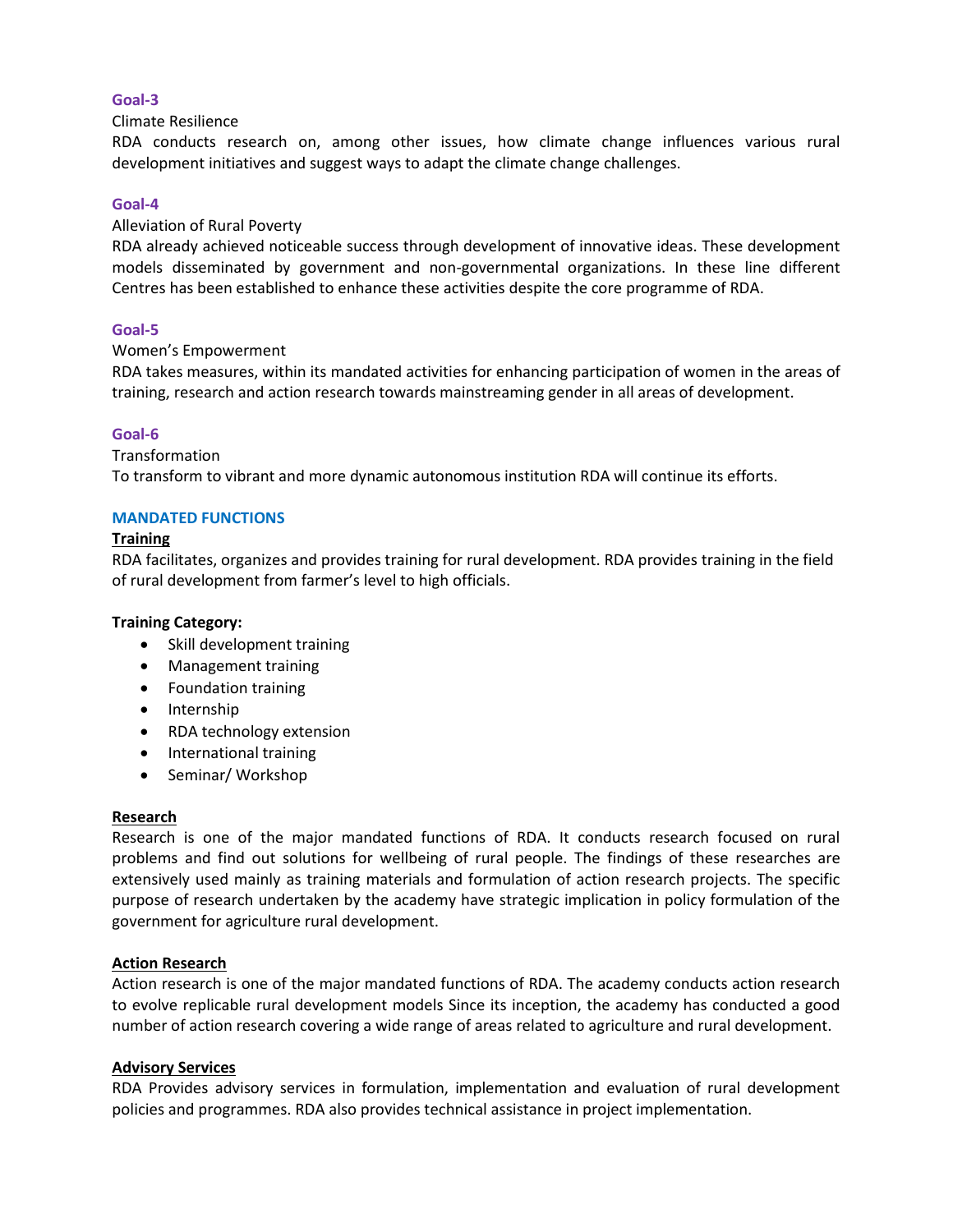# **PGDRD**

Post Graduate Diploma in Rural Development (PGDRD) is a one year diploma programme jointly organized with Bangabandhu Sheikh Mujibur Rahman Agricultural University, Gazipur. PGDRD curriculum covers a wide range of topic under the following heads:

- Soft skill
- Managerial skill
- Technical skill and
- Internship

# **GREEN RDA CLEAN RDA**

RDA is located 16 km away from the vibrant heart of Bogura city the sathmatha and 200 km from Dhaka on the Bogura-Dhaka highway. The campus is surrounded by nursery, herbal garden, playground, RDA laboratory school & college and hostels. Rich biodiversity, picturesque surroundings with lakes, over hanging trees alive with chirping of birds and lush green rice fields, splendor of the panoramic beauty of RDA. All these make the campus-ever endearing to the youth.

The green and serene environment of the campus offers a very congenial academic atmosphere. The campus is equipped with high speed Wi-Fi internet facility and connected with national web portal.

# **CAMPUS FACILITIES**

As a national academy for rural development, RDA offers an excellent academic environment with all modern facilities spread all over the campus aimed at creating a Centre of Excellence in the rural development arena.

# **TRAINING FACILITIES**

For organizing training, workshop, seminar and conference, there are five session rooms and five air conditioned conference rooms having 50-100 seating capacity each. Besides, a well-equipped airconditioned auditorium with 1000+ capacities and IT centre auditorium with 150 capacities provides added advantage for organizing larger and medium sized events. A well-equipped audio-visual unit provides audio-visual support particularly for training related activities. RDA is equipped with two heavy duty generators for ensuring 24-hour uninterrupted electricity supply to the campus.

#### **Self-Service Cafeteria**

There are four large cafeteria halls at RDA that supply regular meal to the trainees and visitors. About 700+ persons can be served with meal at a time in these cafeterias. Arrangement for banquet is also available on prior reservation. Safe drinking water is ensured in cafeteria water supply outlets.

#### **Accommodation Facilities**

RDA provides boarding facilities to the participants of different residential training courses. RDA also maintains a modern guest house and an international guest house within the campus.

RDA Provides four types of accommodation facilities;

Dormitories (Non A/C): There are five dormitories including a ladies dorm having total 450 seat capacities.

Guest house (A/C): The guest house provides 60 accommodation facility for guests coming to the academy.

International guest house (A/C): Having 131 seat capacity.

Self-help den (Non A/C): To implement the self-help training programme a specialized self-help building provides accommodation for self-help groups.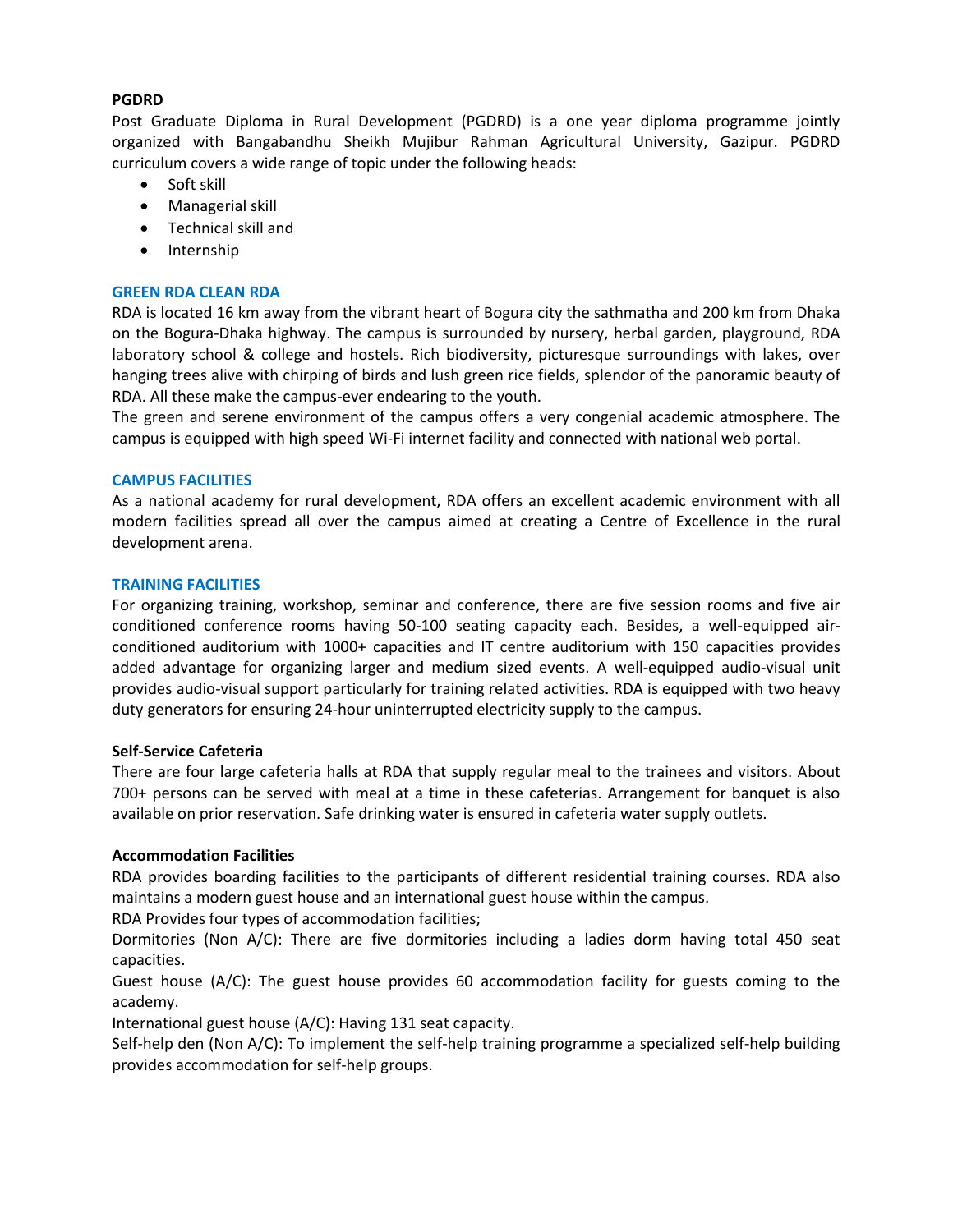# **Health and Nutrition Centre**

To ensure primary medical support to the trainees and employees, RDA runs a health and nutrition centre consisting of a three-bed hospital and almost all common diagnostic facilities under the supervision of a qualified doctor.

# **Mosque**

In the heart of the campus, there is a mosque built in an architectural design of Islamic heritage offers prayer facilities.

# **ICT Lab. & Video Conferencing facility**

The academy has an ICT lab. equipped with all state of the art appliances. The lab. also offers internet facilities.

The lab. also provides video conferencing facility for distance learning and to arrange large conference over internet. RDA is equipped with high speed internet connection with Wi-Fi facilities.

# **Sports Complex**

Within its lush-green environment RDA offers a good deal of sports facilities to the trainees, residents and visitors which include indoor games facilities, football ground, volleyball, basketball, badminton and tennis court, children's park and swimming pool.

# **Post office and Bank**

There is a post office, two banks and three ATM booths within RDA campus.

# **Day Care Centre**

RDA operates a day care centre for children of female participants and staff of the academy.

#### **Library and Documentation Wing**

RDA has a resourceful air-conditioned library having more than 30,000 titles of accessions containing books, magazines, journals and other national and international publications These provide to the learning need of trainees as well as trainers and researchers. A part of the library is used as documentation wing for preservation, distribution and marketing of RDA research publications.

# **Residential Facilities**

Adequate residential quarters have been built-up in RDA campus for the faculty members and staff including Director General's bungalow.

#### **RDA DEMONSTRATION FARM**

RDA Demonstration Farm occupies about 29.5 hectares of land mainly for experimenting and demonstrating new technologies. The farm runs under eight specialized production units- Crop unit, Horticulture nursery unit, Poultry unit, Dairy unit, Fisheries unit, Bio-technology unit, Farm power machinery unit & Agro-products processing and marketing unit. Besides, all the units are used as training ground for academy run skill development training and agricultural research. In addition, there are soil, plant and water testing lab. glass house, germ plasm repository and a huge collection of herbal plants.

#### **RDA LABORATORY SCHOOL AND COLLEGE**

RDA Laboratory School and College is a unique concept of rural development where most of the students come from marginalized rural families. Apart from its four storied existing building, a ten storied building and a girls dormitory are now under construction.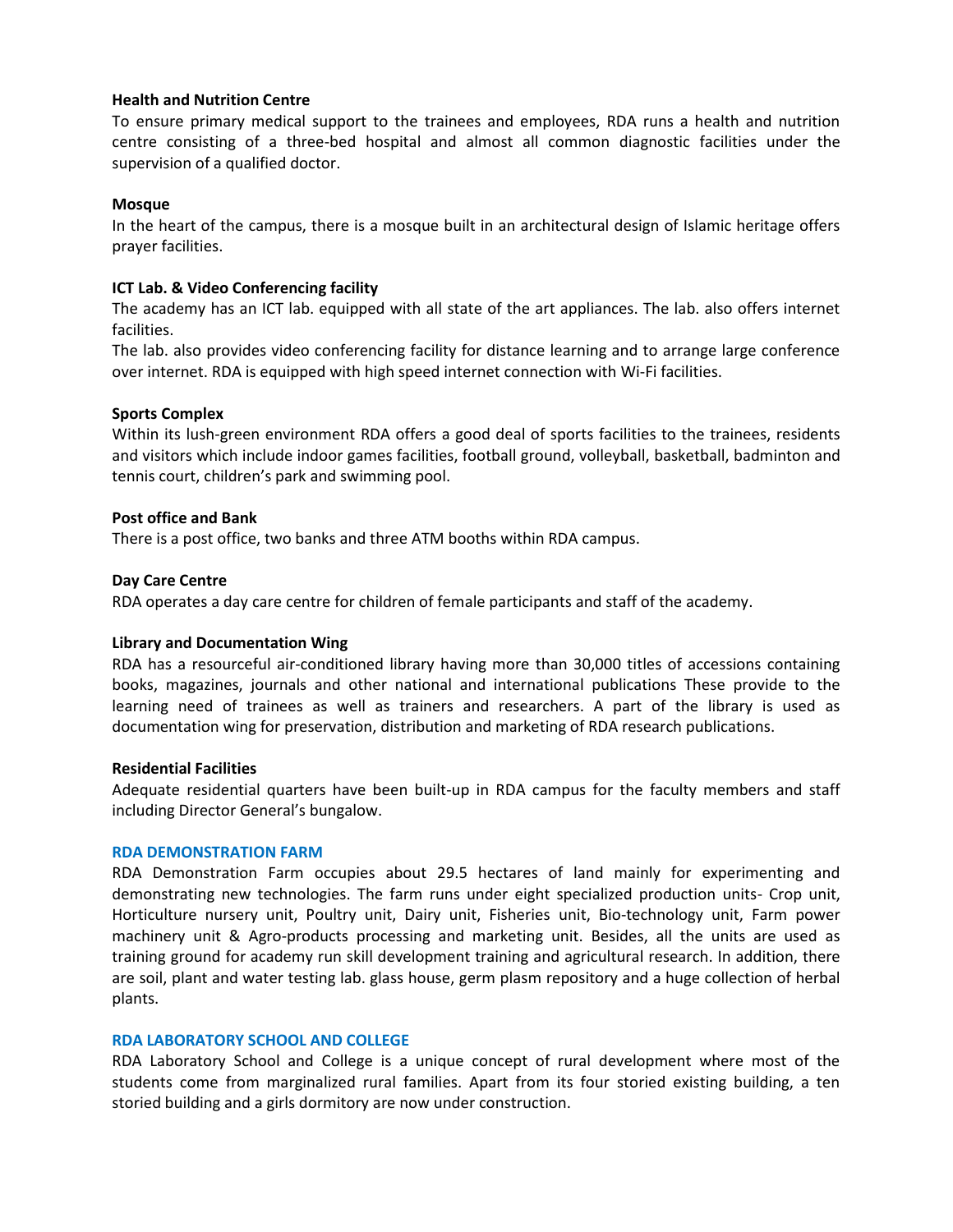#### **GREEN INNOVATIONS**

RDA develops replicable rural development models through conducting action research. Most of these green innovations/models are addressed to climate resilience, environment friendly gender sensitive, livelihoods, community engagement and SDG. Some of the recent remarkable innovations/models are Presented here.

For more detail please visit www.rda.gov.bd

#### NATIONAL AWARDS

#### **Bangabandhu National Agricultural Award 1415 (G)**

Citation: The Government of the People's Republic of Bangladesh confirmed the highest national award in agricultural sector- Bangabandhu National Agricultural Award 1415 (Gold Medal) to Mr. M.A. Matin a dedicated Agriculture Engineer of RDA for developing and disseminating several environment friendly agricultural technologies.

# **Bangabandhu National Agricultural Award 1417 (B)**

Citation: The Government of the People's Republic of Bangladesh confirmed the highest national award in agricultural sector- Bangabandhu National Agricultural Award 1417 to Dr. AKM Zakaria an innovative Agricultural Scientist of RDA for creating long lasting awareness among the rural women and farmers through ICT based agriculture and rural development initiatives.

#### **Independence Award, 2004**

Citation: The Government of the People's Republic of Bangladesh confirmed Rural Development Academy (RDA), Bogura, the highest national award- Independence Award, 2004 for extra-ordinary contribution in the field of rural development, more specifically in irrigation command area extension up to four fold through buried pipe, innovation of multipurpose use of low cost DTW, development of arsenic- free safe water supply plant and development of technical protocol for commercial hybrid maize seed production in Bangladesh.

#### **HSBC-The Daily Star Climate Award- 2011**

Citation: Honkong-Shanghai Bank and the Daily Star confirmed Climate Award, 2011 to Dr. AKM Zakaria of RDA for enabling rural women to fight poverty through eco-friendly, efficient and commercially viable seed production, preservation and marketing skills.

#### INTERNATIONAL AWARDS

# **International Communication Award**

#### **IVCA, London 2004**

Citation-1: International Visual Communication Association (IVCA), London confirmed International Communication Award- 2004 to Dr. AKM Zakaria from RDA for developing women to women extension model through digital video ICT approach.

# **African-Asian Rural Development Award AARDO, Delhi 2012**

Citation-2: The African-Asian Rural Development Organization (AARDO), Delhi confirmed African-Asian Rural Development Award-2012 to Rural Development Academy, Bogura for its extra ordinary contribution in rural development. Mr. M. A. Matin of RDA received the Award in presence of Indian Prime minister in a ceremony held in Delhi.